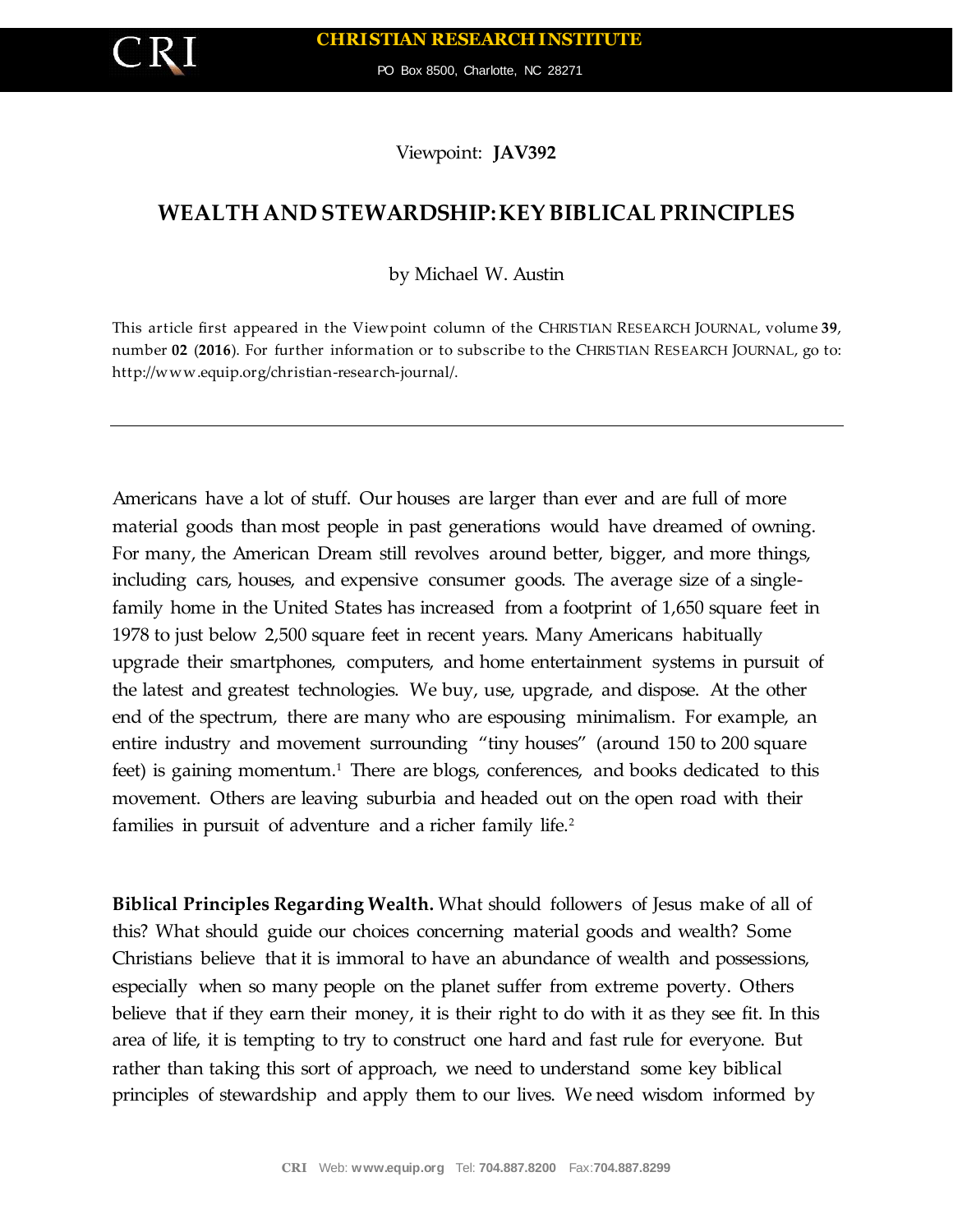Scripture and the counsel of the Holy Spirit as we navigate the issues surrounding the relationship of followers of Christ to their stuff.

What approach to money and things can we glean from the Bible? What are some key biblical principles and insights that can help us as we seek to be good stewards of our material blessings? As a foundational starting point, consider the following words from Jesus in the Sermon on the Mount:

*Do not lay up for yourselves treasures on earth, where moth and rust destroy and where thieves break in and steal, but lay up for yourselves treasures in heaven, where neither moth nor rust destroys and where thieves do not break in and steal. For where your treasure is, there your heart will be also…No one can serve two masters, for either he will hate the one and love the other, or he will be devoted to the one and despise the other. You cannot serve God and money.* (Matt. 6:19–21, 24 NIV)

There is a sharp contrast here that cuts to the heart of a proper Christian perspective on money and material wealth. We are not to serve it. In fact, it is impossible to serve God and money. When we serve money, when we orient our lives around it and give it pride of place in our hearts, we are no longer serving God. This is sobering to those of us who live, move, and have our being in a consumer-oriented culture. But we are to be countercultural, ordering our lives around God and His kingdom. Wealth and material goods are resources that we should employ for these ends. If our hearts are captured by the allure of things, if we focus on consumption and the accumulation of wealth, then God is crowded out of our hearts, and we fail to live for Him and His kingdom. The first important principle, then, is to set our hearts on God, cultivating devotion to Him rather than money and material goods.

**Purpose of Wealth.** A primary way that we are to think about money and other material goods is as blessings from God that we are to use in order to meet the needs of our own families (1 Tim. 5:8). Another reason that God blesses individuals with wealth, great or small, is so that those individuals will bless others with it. Our lives are to be marked by generosity. Generous giving is one way to express and cultivate devotion to God rather than money. Paul advises the Corinthians to sow bountifully, to give cheerfully from the heart rather than reluctantly or under compulsion from others (1 Cor. 9:6–15). In fact, one reason we are blessed with whatever job we have is so that we can generously give. In Ephesians 4:28, Paul says that he who steals should stop, and instead exhorts him to "labor, doing honest work with his own hands, so that he may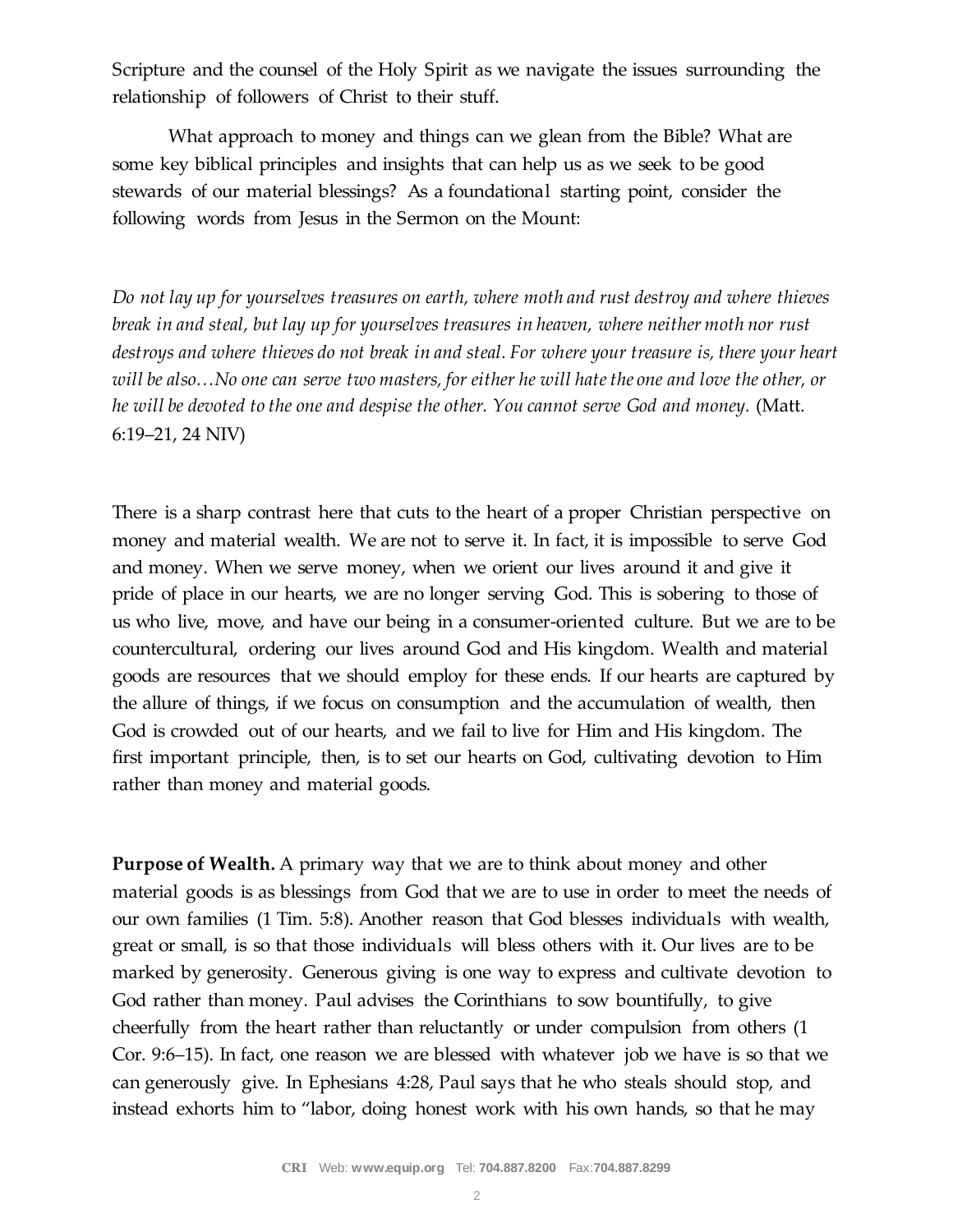have something to share with anyone in need." There are many reasons to work, as followers of Jesus, but one reason is so that we can help those who are in need.

There are two related principles concerning wealth that are also important. We are to refrain from being anxious about our needs for food, drink, and clothing, and instead trust God. We are to focus on seeking His kingdom and His righteousness, rather than on what we need (Matt. 6:31–33). This leads to contentment, which for many people is elusive. The apostle Paul learned to be content whether he was experiencing abundance or was in need (Phil. 4:11–12). In fact, the often-quoted verse—"I can do all things through him who strengthens me" (Phil. 4:13)—is referring to Paul's secret for finding such contentment. In context, the point is that Christ provides strength that leads to contentment both in poverty and in riches. In poverty, we learn to be content with nothing more than food or clothing (1 Tim. 6:8), and in riches we also need to learn to be content in light of the continual temptation for more. It is not money that is the root of all evil but rather "the *love of money* is a root of all kinds of evils" (1 Tim. 6:10, emphasis added). It has the power to lead many away from the faith. But what about the rich? What does it mean for a rich person to be a good steward? For years, when I read references in Scripture to the rich, I did not think that they applied to me. Rich people were the ones with beach homes, yachts, and large amounts of disposable income. But one day I was challenged to reconsider this. Relative to most people on the planet, I am rich. My family owns a home, two cars, several computers and televisions, and we have access to clean drinking water as well as an overabundance of food. And if we are sick or injured, we simply go to the doctor. When I started thinking of myself as rich, I started reading the Bible in a new and much more challenging manner.

**Avoiding Sin.** So how are the rich to avoid the love of money? Are they to give it all away and adopt a Christian version of a minimalist lifestyle? Are they to do what Jesus commanded the rich young ruler to do, namely, sell all of their possessions and give the money to the poor (Mark 10:17–27)? For some, this may be the call of God. He may ask us to do exactly that. But it appears that this is not necessarily so for all. Consider Paul's words in 1 Timothy 6:17–19 (ESV): "As for the rich in this present age, charge them not to be haughty, nor to set their hopes on the uncertainty of riches, but on God, who richly provides us with everything to enjoy. They are to do good, to be rich in good works, to be generous and ready to share, thus storing up treasure for themselves as a good foundation for the future, so that they may take hold of that which is truly life."

According to this passage, those who are rich should avoid pride, hope in God rather than their possessions, and be generous. In addition to this, they can enjoy the provision of God. This is not a license for unbridled consumerism, but it also leaves room for Christians who have wealth to enjoy the blessings of God. Crucially, they